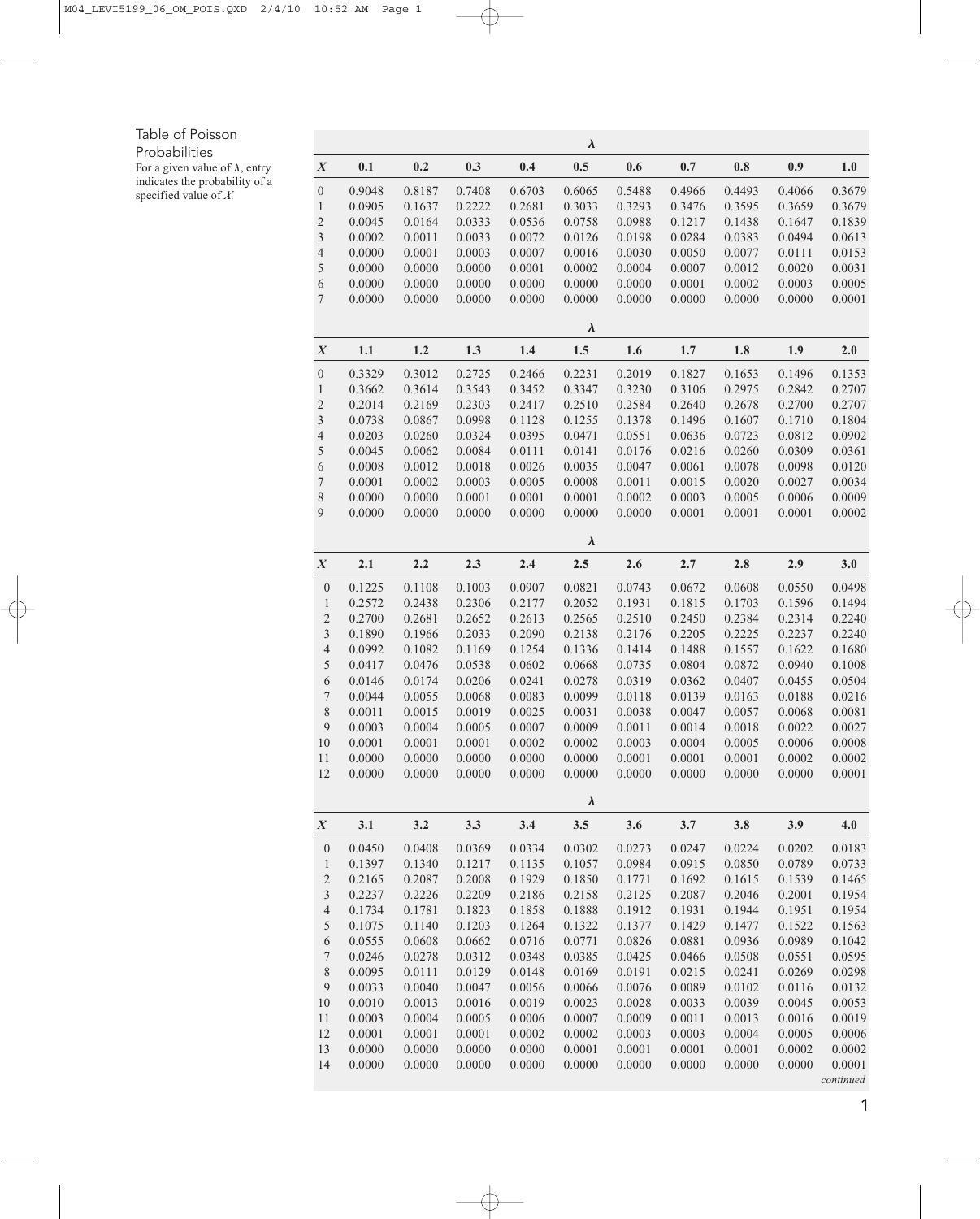## Table of Poisson Probabilities (Continued)

|                  |        |        |        |        | $\lambda$ |        |        |        |        |        |
|------------------|--------|--------|--------|--------|-----------|--------|--------|--------|--------|--------|
| $\boldsymbol{X}$ | 4.1    | 4.2    | 4.3    | 4.4    | 4.5       | 4.6    | 4.7    | 4.8    | 4.9    | 5.0    |
| $\boldsymbol{0}$ | 0.0166 | 0.0150 | 0.0136 | 0.0123 | 0.0111    | 0.0101 | 0.0091 | 0.0082 | 0.0074 | 0.0067 |
| $\mathbf{1}$     | 0.0679 | 0.0630 | 0.0583 | 0.0540 | 0.0500    | 0.0462 | 0.0427 | 0.0395 | 0.0365 | 0.0337 |
| $\overline{c}$   | 0.1393 | 0.1323 | 0.1254 | 0.1188 | 0.1125    | 0.1063 | 0.1005 | 0.0948 | 0.0894 | 0.0842 |
| 3                | 0.1904 | 0.1852 | 0.1798 | 0.1743 | 0.1687    | 0.1631 | 0.1574 | 0.1517 | 0.1460 | 0.1404 |
| $\overline{4}$   | 0.1951 | 0.1944 | 0.1933 | 0.1917 | 0.1898    | 0.1875 | 0.1849 | 0.1820 | 0.1789 | 0.1755 |
| $\sqrt{5}$       | 0.1600 | 0.1633 | 0.1662 | 0.1687 | 0.1708    | 0.1725 | 0.1738 | 0.1747 | 0.1753 | 0.1755 |
| 6                | 0.1093 | 0.1143 | 0.1191 | 0.1237 | 0.1281    | 0.1323 | 0.1362 | 0.1398 | 0.1432 | 0.1462 |
| $\boldsymbol{7}$ | 0.0640 | 0.0686 | 0.0732 | 0.0778 | 0.0824    | 0.0869 | 0.0914 | 0.0959 | 0.1002 | 0.1044 |
| 8                | 0.0328 | 0.0360 | 0.0393 | 0.0428 | 0.0463    | 0.0500 | 0.0537 | 0.0575 | 0.0614 | 0.0653 |
| $\overline{9}$   | 0.0150 | 0.0168 | 0.0188 | 0.0209 | 0.0232    | 0.0255 | 0.0280 | 0.0307 | 0.0334 | 0.0363 |
| 10               | 0.0061 | 0.0071 | 0.0081 | 0.0092 | 0.0104    | 0.0118 | 0.0132 | 0.0147 | 0.0164 | 0.0181 |
| 11               | 0.0023 | 0.0027 | 0.0032 | 0.0037 | 0.0043    | 0.0049 | 0.0056 | 0.0064 | 0.0073 | 0.0082 |
| 12               | 0.0008 | 0.0009 | 0.0011 | 0.0014 | 0.0016    | 0.0019 | 0.0022 | 0.0026 | 0.0030 | 0.0034 |
| 13               | 0.0002 | 0.0003 | 0.0004 | 0.0005 | 0.0006    | 0.0007 | 0.0008 | 0.0009 | 0.0011 | 0.0013 |
| 14               | 0.0001 | 0.0001 | 0.0001 | 0.0001 | 0.0002    | 0.0002 | 0.0003 | 0.0003 | 0.0004 | 0.0005 |
| 15               | 0.0000 | 0.0000 | 0.0000 | 0.0000 | 0.0001    | 0.0001 | 0.0001 | 0.0001 | 0.0001 | 0.0002 |
|                  |        |        |        |        | $\lambda$ |        |        |        |        |        |
| $\boldsymbol{X}$ | 5.1    | 5.2    | 5.3    | 5.4    | 5.5       | 5.6    | 5.7    | 5.8    | 5.9    | 6.0    |
| $\boldsymbol{0}$ | 0.0061 | 0.0055 | 0.0050 | 0.0045 | 0.0041    | 0.0037 | 0.0033 | 0.0030 | 0.0027 | 0.0025 |
| $\mathbf{1}$     | 0.0311 | 0.0287 | 0.0265 | 0.0244 | 0.0225    | 0.0207 | 0.0191 | 0.0176 | 0.0162 | 0.0149 |
| $\overline{c}$   | 0.0793 | 0.0746 | 0.0701 | 0.0659 | 0.0618    | 0.0580 | 0.0544 | 0.0509 | 0.0477 | 0.0446 |
| 3                | 0.1348 | 0.1293 | 0.1239 | 0.1185 | 0.1133    | 0.1082 | 0.1033 | 0.0985 | 0.0938 | 0.0892 |
| $\overline{4}$   | 0.1719 | 0.1681 | 0.1641 | 0.1600 | 0.1558    | 0.1515 | 0.1472 | 0.1428 | 0.1383 | 0.1339 |
| $\mathfrak s$    | 0.1753 | 0.1748 | 0.1740 | 0.1728 | 0.1714    | 0.1697 | 0.1678 | 0.1656 | 0.1632 | 0.1606 |
| $\sqrt{6}$       | 0.1490 | 0.1515 | 0.1537 | 0.1555 | 0.1571    | 0.1584 | 0.1594 | 0.1601 | 0.1605 | 0.1606 |
| $\boldsymbol{7}$ | 0.1086 | 0.1125 | 0.1163 | 0.1200 | 0.1234    | 0.1267 | 0.1298 | 0.1326 | 0.1353 | 0.1377 |
| 8                | 0.0692 | 0.0731 | 0.0771 | 0.0810 | 0.0849    | 0.0887 | 0.0925 | 0.0962 | 0.0998 | 0.1033 |
| $\overline{9}$   | 0.0392 | 0.0423 | 0.0454 | 0.0486 | 0.0519    | 0.0552 | 0.0586 | 0.0620 | 0.0654 | 0.0688 |
| 10               | 0.0200 | 0.0220 | 0.0241 | 0.0262 | 0.0285    | 0.0309 | 0.0334 | 0.0359 | 0.0386 | 0.0413 |
| 11               | 0.0093 | 0.0104 | 0.0116 | 0.0129 | 0.0143    | 0.0157 | 0.0173 | 0.0190 | 0.0207 | 0.0225 |
| 12               | 0.0039 | 0.0045 | 0.0051 | 0.0058 | 0.0065    | 0.0073 | 0.0082 | 0.0092 | 0.0102 | 0.0113 |
| 13               | 0.0015 | 0.0018 | 0.0021 | 0.0024 | 0.0028    | 0.0032 | 0.0036 | 0.0041 | 0.0046 | 0.0052 |
| 14               | 0.0006 | 0.0007 | 0.0008 | 0.0009 | 0.0011    | 0.0013 | 0.0015 | 0.0017 | 0.0019 | 0.0022 |
| 15               | 0.0002 | 0.0002 | 0.0003 | 0.0003 | 0.0004    | 0.0005 | 0.0006 | 0.0007 | 0.0008 | 0.0009 |
| 16               | 0.0001 | 0.0001 | 0.0001 | 0.0001 | 0.0001    | 0.0002 | 0.0002 | 0.0002 | 0.0003 | 0.0003 |
| 17               | 0.0000 | 0.0000 | 0.0000 | 0.0000 | 0.0000    | 0.0000 | 0.0001 | 0.0001 | 0.0001 | 0.0001 |
|                  |        |        |        |        | $\lambda$ |        |        |        |        |        |
| $\boldsymbol{X}$ | 6.1    | 6.2    | 6.3    | 6.4    | 6.5       | 6.6    | 6.7    | 6.8    | 6.9    | 7.0    |
| $\boldsymbol{0}$ | 0.0022 | 0.0020 | 0.0018 | 0.0017 | 0.0015    | 0.0014 | 0.0012 | 0.0011 | 0.0010 | 0.0009 |
| 1                | 0.0137 | 0.0126 | 0.0116 | 0.0106 | 0.0098    | 0.0090 | 0.0082 | 0.0076 | 0.0070 | 0.0064 |
| $\sqrt{2}$       | 0.0417 | 0.0390 | 0.0364 | 0.0340 | 0.0318    | 0.0296 | 0.0276 | 0.0258 | 0.0240 | 0.0223 |
| $\mathfrak{Z}$   | 0.0848 | 0.0806 | 0.0765 | 0.0726 | 0.0688    | 0.0652 | 0.0617 | 0.0584 | 0.0552 | 0.0521 |
| $\overline{4}$   | 0.1294 | 0.1249 | 0.1205 | 0.1162 | 0.1118    | 0.1076 | 0.1034 | 0.0992 | 0.0952 | 0.0912 |
| $\sqrt{5}$       | 0.1579 | 0.1549 | 0.1519 | 0.1487 | 0.1454    | 0.1420 | 0.1385 | 0.1349 | 0.1314 | 0.1277 |
| $\sqrt{6}$       | 0.1605 | 0.1601 | 0.1595 | 0.1586 | 0.1575    | 0.1562 | 0.1546 | 0.1529 | 0.1511 | 0.1490 |
| $\tau$           | 0.1399 | 0.1418 | 0.1435 | 0.1450 | 0.1462    | 0.1472 | 0.1480 | 0.1486 | 0.1489 | 0.1490 |
| $\,$ $\,$        | 0.1066 | 0.1099 | 0.1130 | 0.1160 | 0.1188    | 0.1215 | 0.1240 | 0.1263 | 0.1284 | 0.1304 |
| $\boldsymbol{9}$ | 0.0723 | 0.0757 | 0.0791 | 0.0825 | 0.0858    | 0.0891 | 0.0923 | 0.0954 | 0.0985 | 0.1014 |
| 10               | 0.0441 | 0.0469 | 0.0498 | 0.0528 | 0.0558    | 0.0588 | 0.0618 | 0.0649 | 0.0679 | 0.0710 |
| 11               | 0.0245 | 0.0265 | 0.0285 | 0.0307 | 0.0330    | 0.0353 | 0.0377 | 0.0401 | 0.0426 | 0.0452 |
| 12               | 0.0124 | 0.0137 | 0.0150 | 0.0164 | 0.0179    | 0.0194 | 0.0210 | 0.0277 | 0.0245 | 0.0264 |
| 13               | 0.0058 | 0.0065 | 0.0073 | 0.0081 | 0.0089    | 0.0098 | 0.0108 | 0.0119 | 0.0130 | 0.0142 |
| 14               | 0.0025 | 0.0029 | 0.0033 | 0.0037 | 0.0041    | 0.0046 | 0.0052 | 0.0058 | 0.0064 | 0.0071 |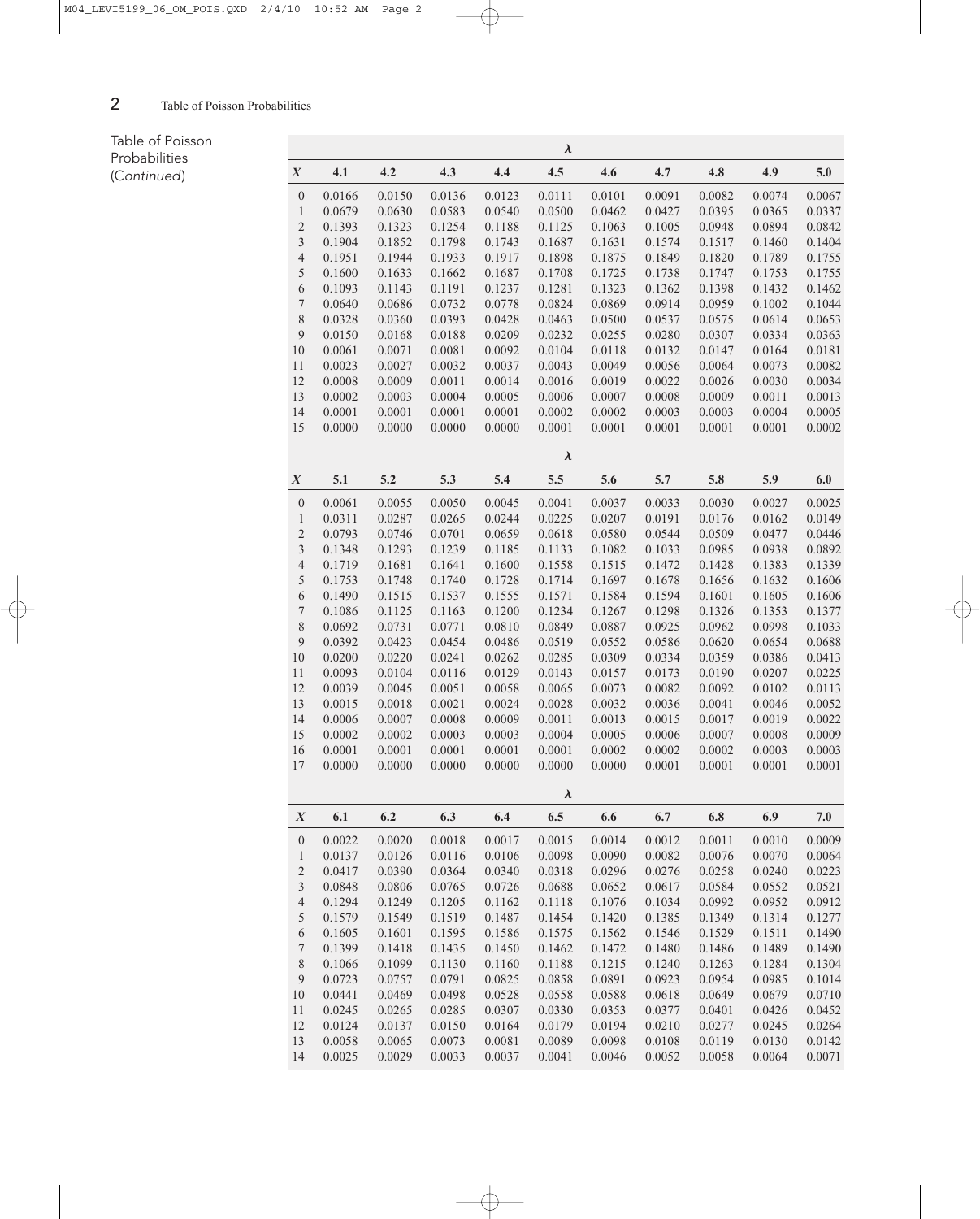## Table of Poisson Probabilities (Continued)

|                  |                  |                  |                  |                  | $\lambda$        |                  |                  |                  |                  |                  |
|------------------|------------------|------------------|------------------|------------------|------------------|------------------|------------------|------------------|------------------|------------------|
| $\boldsymbol{X}$ | 6.1              | 6.2              | 6.3              | 6.4              | 6.5              | 6.6              | 6.7              | 6.8              | 6.9              | 7.0              |
| 15               | 0.0010           | 0.0012           | 0.0014           | 0.0016           | 0.0018           | 0.0020           | 0.0023           | 0.0026           | 0.0029           | 0.0033           |
| 16               | 0.0004           | 0.0005           | 0.0005           | 0.0006           | 0.0007           | 0.0008           | 0.0010           | 0.0011           | 0.0013           | 0.0014           |
| 17               | 0.0001           | 0.0002           | 0.0002           | 0.0002           | 0.0003           | 0.0003           | 0.0004           | 0.0004           | 0.0005           | 0.0006           |
| $18\,$           | 0.0000           | 0.0001           | 0.0001           | 0.0001           | 0.0001           | 0.0001           | 0.0001           | 0.0002           | 0.0002           | 0.0002           |
| 19               | 0.0000           | 0.0000           | 0.0000           | 0.0000           | 0.0000           | 0.0000           | 0.0000           | 0.0001           | 0.0001           | 0.0001           |
|                  |                  |                  |                  |                  | $\lambda$        |                  |                  |                  |                  |                  |
| $\boldsymbol{X}$ | 7.1              | 7.2              | 7.3              | 7.4              | 7.5              | 7.6              | 7.7              | 7.8              | 7.9              | 8.0              |
| $\boldsymbol{0}$ | 0.0008           | 0.0007           | 0.0007           | 0.0006           | 0.0006           | 0.0005           | 0.0005           | 0.0004           | 0.0004           | 0.0003           |
| $\mathbf{1}$     | 0.0059           | 0.0054           | 0.0049           | 0.0045           | 0.0041           | 0.0038           | 0.0035           | 0.0032           | 0.0029           | 0.0027           |
| $\sqrt{2}$       | 0.0208           | 0.0194           | 0.0180           | 0.0167           | 0.0156           | 0.0145           | 0.0134           | 0.0125           | 0.0116           | 0.0107           |
| $\mathfrak{Z}$   | 0.0492           | 0.0464           | 0.0438           | 0.0413           | 0.0389           | 0.0366           | 0.0345           | 0.0324           | 0.0305           | 0.0286           |
| $\overline{4}$   | 0.0874           | 0.0836           | 0.0799           | 0.0764           | 0.0729           | 0.0696           | 0.0663           | 0.0632           | 0.0602           | 0.0573           |
| 5                | 0.1241           | 0.1204           | 0.1167           | 0.1130           | 0.1094           | 0.1057           | 0.1021           | 0.0986           | 0.0951           | 0.0916           |
| $\sqrt{6}$       | 0.1468           | 0.1445           | 0.1420           | 0.1394           | 0.1367           | 0.1339           | 0.1311           | 0.1282           | 0.1252           | 0.1221           |
| $\boldsymbol{7}$ | 0.1489           | 0.1486           | 0.1481           | 0.1474           | 0.1465           | 0.1454           | 0.1442           | 0.1428           | 0.1413           | 0.1396           |
| $8\,$            | 0.1321           | 0.1337           | 0.1351           | 0.1363           | 0.1373           | 0.1382           | 0.1388           | 0.1392           | 0.1395           | 0.1396           |
| $\mathbf{9}$     | 0.1042           | 0.1070           | 0.1096           | 0.1121           | 0.1144           | 0.1167           | 0.1187           | 0.1207           | 0.1224           | 0.1241           |
| 10               | 0.0740           | 0.0770           | 0.0800           | 0.0829           | 0.0858           | 0.0887           | 0.0914           | 0.0941           | 0.0967           | 0.0993           |
| 11<br>12         | 0.0478           | 0.0504           | 0.0531<br>0.0323 | 0.0558<br>0.0344 | 0.0585           | 0.0613           | 0.0640<br>0.0411 | 0.0667           | 0.0695<br>0.0457 | 0.0722           |
| 13               | 0.0283<br>0.0154 | 0.0303<br>0.0168 | 0.0181           | 0.0196           | 0.0366<br>0.0211 | 0.0388<br>0.0227 | 0.0243           | 0.0434<br>0.0260 | 0.0278           | 0.0481<br>0.0296 |
| 14               | 0.0078           | 0.0086           | 0.0095           | 0.0104           | 0.0113           | 0.0123           | 0.0134           | 0.0145           | 0.0157           | 0.0169           |
| 15               | 0.0037           | 0.0041           | 0.0046           | 0.0051           | 0.0057           | 0.0062           | 0.0069           | 0.0075           | 0.0083           | 0.0090           |
| 16               | 0.0016           | 0.0019           | 0.0021           | 0.0024           | 0.0026           | 0.0030           | 0.0033           | 0.0037           | 0.0041           | 0.0045           |
| 17               | 0.0007           | 0.0008           | 0.0009           | 0.0010           | 0.0012           | 0.0013           | 0.0015           | 0.0017           | 0.0019           | 0.0021           |
| $18\,$           | 0.0003           | 0.0003           | 0.0004           | 0.0004           | 0.0005           | 0.0006           | 0.0006           | 0.0007           | 0.0008           | 0.0009           |
| 19               | 0.0001           | 0.0001           | 0.0001           | 0.0002           | 0.0002           | 0.0002           | 0.0003           | 0.0003           | 0.0003           | 0.0004           |
| 20               | 0.0000           | 0.0000           | 0.0001           | 0.0001           | 0.0001           | 0.0001           | 0.0001           | 0.0001           | 0.0001           | 0.0002           |
| 21               | 0.0000           | 0.0000           | 0.0000           | 0.0000           | 0.0000           | 0.0000           | 0.0000           | 0.0000           | 0.0001           | 0.0001           |
|                  |                  |                  |                  |                  | $\lambda$        |                  |                  |                  |                  |                  |
| $\boldsymbol{X}$ | 8.1              | 8.2              | 8.3              | 8.4              | 8.5              | 8.6              | 8.7              | 8.8              | 8.9              | 9.0              |
| $\boldsymbol{0}$ | 0.0003           | 0.0003           | 0.0002           | 0.0002           | 0.0002           | 0.0002           | 0.0002           | 0.0002           | 0.0001           | 0.0001           |
| $\mathbf{1}$     | 0.0025           | 0.0023           | 0.0021           | 0.0019           | 0.0017           | 0.0016           | 0.0014           | 0.0013           | 0.0012           | 0.0011           |
| $\overline{c}$   | 0.0100           | 0.0092           | 0.0086           | 0.0079           | 0.0074           | 0.0068           | 0.0063           | 0.0058           | 0.0054           | 0.0050           |
| $\mathfrak{Z}$   | 0.0269           | 0.0252           | 0.0237           | 0.0222           | 0.0208           | 0.0195           | 0.0183           | 0.0171           | 0.0160           | 0.0150           |
| $\overline{4}$   | 0.0544           | 0.0517           | 0.0491           | 0.0466           | 0.0443           | 0.0420           | 0.0398           | 0.0377           | 0.0357           | 0.0337           |
| 5                | 0.0882           | 0.0849           | 0.0816           | 0.0784           | 0.0752           | 0.0722           | 0.0692           | 0.0663           | 0.0635           | 0.0607           |
| $\sqrt{6}$       | 0.1191           | 0.1160           | 0.1128           | 0.1097           | 0.1066           | 0.1034           | 0.1003           | 0.0972           | 0.0941           | 0.0911           |
| $\boldsymbol{7}$ | 0.1378           | 0.1358           | 0.1338           | 0.1317           | 0.1294           | 0.1271           | 0.1247           | 0.1222           | 0.1197           | 0.1171           |
| $8\,$            | 0.1395           | 0.1392           | 0.1388           | 0.1382           | 0.1375           | 0.1366           | 0.1356           | 0.1344           | 0.1332           | 0.1318           |
| $\mathbf{9}$     | 0.1256           | 0.1269           | 0.1280           | 0.1290           | 0.1299           | 0.1306           | 0.1311           | 0.1315           | 0.1317           | 0.1318           |
| 10               | 0.1017           | 0.1040           | 0.1063           | 0.1084           | 0.1104           | 0.1123           | 0.1140           | 0.1157           | 0.1172           | 0.1186           |
| 11               | 0.0749           | 0.0776           | 0.0802           | 0.0828           | 0.0853           | 0.0878           | 0.0902           | 0.0925           | 0.0948           | 0.0970           |
| 12               | 0.0505           | 0.0530           | 0.0555           | 0.0579           | 0.0604           | 0.0629           | 0.0654           | 0.0679           | 0.0703           | 0.0728           |
| 13               | 0.0315           | 0.0334           | 0.0354           | 0.0374           | 0.0395           | 0.0416           | 0.0438           | 0.0459           | 0.0481           | 0.0504           |
| 14               | 0.0182           | 0.0196           | 0.0210           | 0.0225           | 0.0240           | 0.0256           | 0.0272           | 0.0289           | 0.0306           | 0.0324           |
| 15               | 0.0098           | 0.0107           | 0.0116           | 0.0126           | 0.0136           | 0.0147           | 0.0158           | 0.0169           | 0.0182           | 0.0194           |
| 16               | 0.0050           | 0.0055           | 0.0060           | 0.0066           | 0.0072           | 0.0079           | 0.0086           | 0.0093           | 0.0101           | 0.0109           |
| 17               | 0.0024           | 0.0026           | 0.0029           | 0.0033           | 0.0036           | 0.0040           | 0.0044           | 0.0048           | 0.0053           | 0.0058           |
| 18               | 0.0011           | 0.0012           | 0.0014           | 0.0015           | 0.0017           | 0.0019           | 0.0021           | 0.0024           | 0.0026           | 0.0029           |
| 19               | 0.0005           | 0.0005           | 0.0006           | 0.0007           | 0.0008           | 0.0009           | 0.0010           | 0.0011           | 0.0012           | 0.0014           |
| 20               | 0.0002           | 0.0002<br>0.0001 | 0.0002           | 0.0003           | 0.0003           | 0.0004           | 0.0004<br>0.0002 | 0.0005           | 0.0005           | 0.0006           |
| 21<br>22         | 0.0001<br>0.0000 | 0.0000           | 0.0001<br>0.0000 | 0.0001<br>0.0000 | 0.0001<br>0.0001 | 0.0002<br>0.0001 | 0.0001           | 0.0002<br>0.0001 | 0.0002<br>0.0001 | 0.0003<br>0.0001 |
|                  |                  |                  |                  |                  |                  |                  |                  |                  |                  |                  |
|                  |                  |                  |                  |                  |                  |                  |                  |                  |                  | continued        |